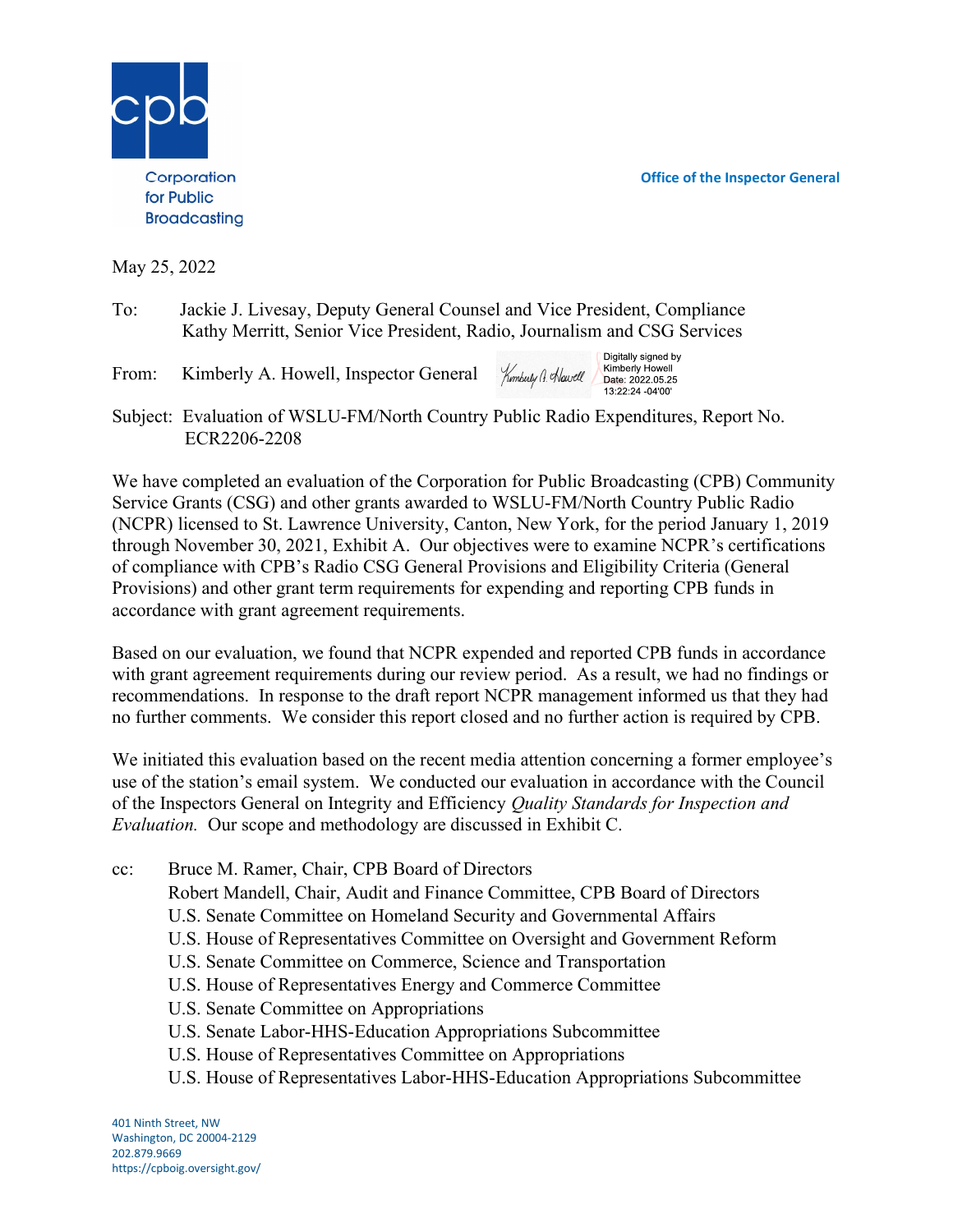### BACKGROUND

WSLU-FM/North Country Public Radio, Canton, New York, is a public broadcasting station licensed to St. Lawrence University. According to its website, NCPR is a network of 33 transmitters broadcasting to the entire Adirondack North Country, western Vermont and southeastern Ontario. The station's commercial-free format includes a wide variety of programs from National Public Radio, broadcasts of regional news and an eclectic mix of locally hosted music programs. In addition, the station operates a website and is the emergency broadcast service for many communities in the region.

### CPB's Community Service Grant Program

The Communications Act (Act) provides that specific percentages of the appropriated funds CPB receives annually from the United States Treasury must be allocated and distributed to licensees and permittees of public TV and radio stations. CPB distributes these funds through its CSG program. Grant award amounts are based in part on the amount of Non-Federal Financial Support (revenues) claimed by all stations on their Annual Financial Reports (AFR) submitted to CPB.

In addition to the annual filing of a station's  $AFR(s)$  for radio and/or television, the chief executive of the station and a licensee official annually certify to CPB the station's compliance with Act requirements and selected General Provisions requirements in the legal agreement awarding the station CSG funds. These certifications specifically address grant spending period, discrete accounting requirements and compliance with all terms and conditions in CPB's General Provisions, including permitted CSG expenditures and other CSG spending restrictions. The station was also awarded grants pursuant to the Coronavirus Aid, Relief and Economic Security Act (CARES Act), the American Recovery Plan Act (ARPA), and an engagement grant award. Specific terms and conditions were included for each of these grants.

The station reported the grant awards on its AFRs, Schedule A Revenues and Schedule E Expenditures. Exhibit B presents the reported CPB revenues and expenses as required by the grant terms. This exhibit does not include the full Schedules A or E.

As shown in Exhibit A, NCPR received CSG and other grant funds totaling \$1,288,430 (\$267,342 in FY 2019, \$388,186 in FY 2020 and \$632,902 in FY 2021). The station did not receive the FY 2022 CSG grant funds during our evaluation period.

### RESULTS OF REVIEW

Based on our audit, we found that NCPR expended and reported CPB funds in accordance with grant agreement requirements during our review period. As a result, we had no findings or recommendations. Further, we found the university operated and paid for NCPR's email system.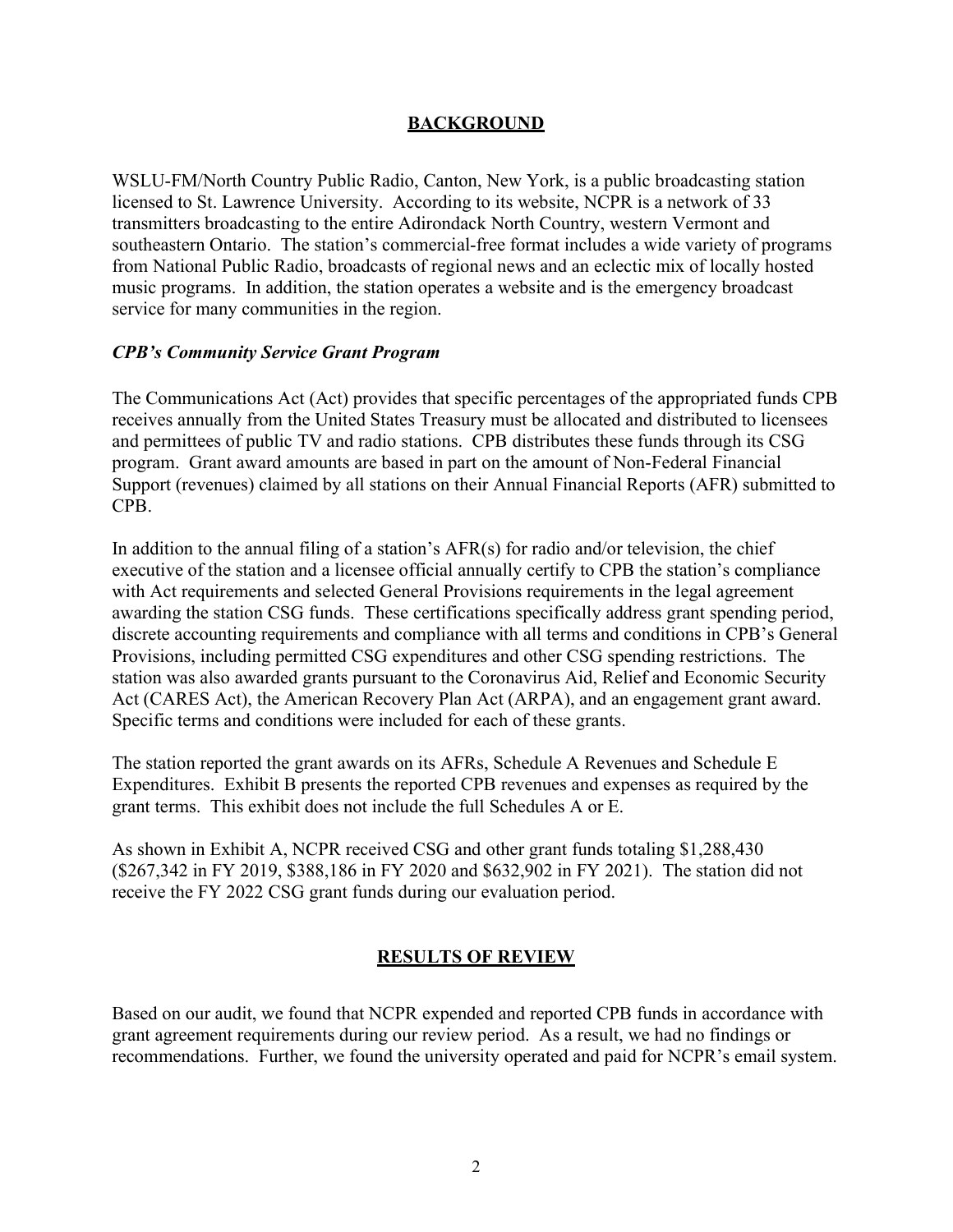## Exhibit A

| <b>CPB</b> Grants                     | <b>FY 2019</b> | <b>FY 2020</b> | <b>FY 2021</b> | <b>Total</b> |
|---------------------------------------|----------------|----------------|----------------|--------------|
|                                       |                |                |                |              |
| <b>Community Service Grants:</b>      |                |                |                |              |
| Restricted                            | \$64,654       | \$63,392       | \$79,888       | \$207,934    |
| Unrestricted                          | \$179,045      | \$174,298      | \$216,319      | \$569,662    |
| Rural Supplemental                    | \$23,643       | \$23,360       | \$23,424       | \$70,427     |
| <b>Total Community Service Grants</b> | \$267,342      | \$261,050      | \$319,631      | \$848,023    |
| <b>Other CPB Grants:</b>              |                |                |                |              |
| <b>CARES</b> Act                      |                | \$112,136      |                | \$112,136    |
| <b>ARPA</b>                           |                |                | \$278,271      | \$278,271    |
| Coming Home Engagement Grant          |                |                |                |              |
| No. 35031                             |                | \$15,000       | \$35,000       | \$50,000     |
| <b>Total Other CPB Grants</b>         |                | \$127,136      | \$313,271      | \$440,407    |
| <b>Total CPB Payments to</b>          |                |                |                |              |
| <b>WSLU-FM/North Country</b>          |                |                |                |              |
| <b>Public Radio</b>                   | \$267,342      | \$388,186      | \$632,902      | \$1,288,430  |

# CPB Payments to WSLU-FM/North Country Public Radio January 1, 2019 through November 30, 2021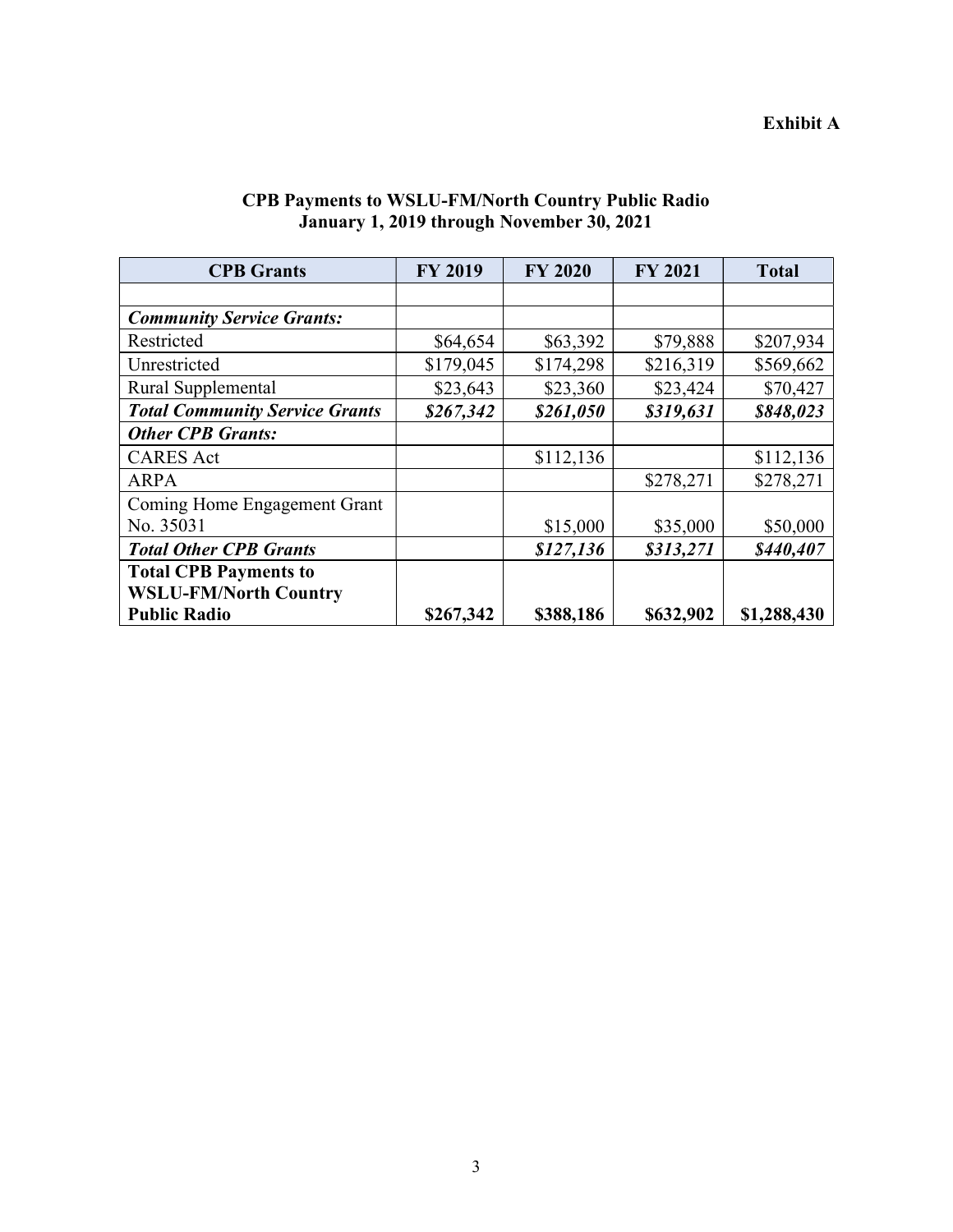# WSLU-FM/North Country Public Radio Reported CPB Revenues and Expenditures<sup>1</sup> For the Fiscal Years Ending June 30, 2019, 2020 and 2021

| <b>Description</b>                                | <b>FY 2019</b> | <b>FY 2020</b> | <b>FY 2021</b> |
|---------------------------------------------------|----------------|----------------|----------------|
|                                                   |                |                |                |
| <b>AFR Schedule A - Revenues</b>                  |                |                |                |
| 2.A. CPB - Community Service Grants               | \$267,342      | \$261,050      | \$319,631      |
| 2.B. CPB - all other funds from CPB               |                |                |                |
| (e.g., DDF, RTL, Programming Grants)              | \$0            | \$127,136      | \$313,271      |
| <b>Office of the Inspector General - Subtotal</b> | \$267,342      | \$388,186      | \$632,902      |
|                                                   |                |                |                |
| <b>AFR Schedule E - Expenditures</b>              |                |                |                |
| 1.A. Restricted Radio CSG                         | \$64,654       | \$63,392       | \$68,615       |
| 1.B. Unrestricted Radio CSG                       | \$202,688      | \$197,658      | \$229,661      |
| 1.C. Other CPB Funds                              | \$0            | \$127,136      | \$35,000       |
| <b>Office of the Inspector General - Subtotal</b> | \$267,342      | \$388,186      | \$333,276      |

<sup>&</sup>lt;sup>1</sup> Selected lines of the AFR, Schedule A Revenues and Schedule E Expenditures.